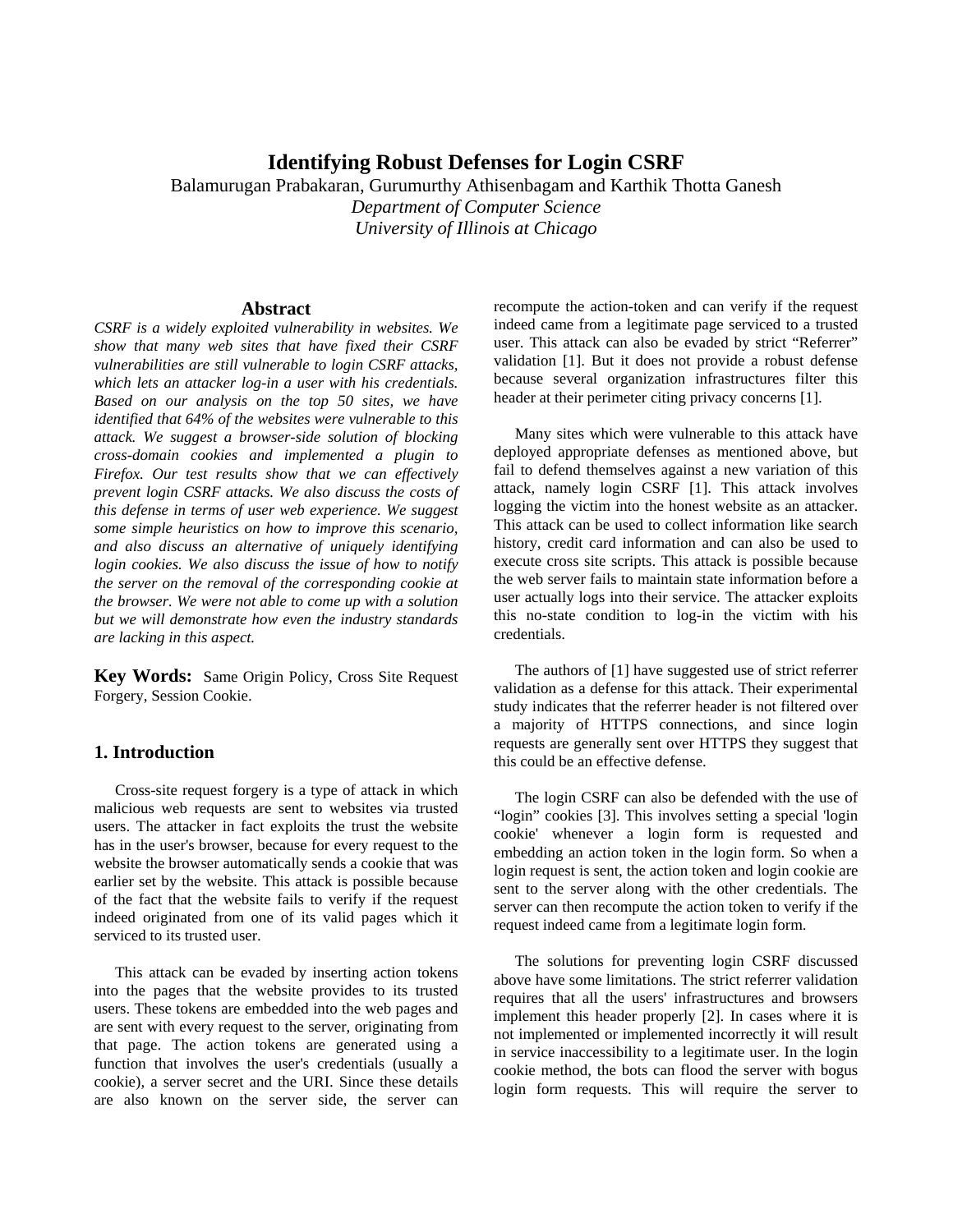generate unique session-ids to each of these requests, which can be a serious overhead.

The origin header method improves on the referrer header method by eliminating privacy concerns that lead to referrer blocking, and eliminates the need for secret tokens over both HTTP and HTTPS [1]. But CSRF is a vulnerability introduced by the browser and hence we should attempt to fix it at the browser. The proposed method does not discuss a way in which the origin header can be secured from spoofing, so effectively if the origin header is spoofed the attacker can still execute a CSRF. Their draft to the IETF also discusses about backwardcompatibility which involves maintaining a table of compliant user-agents, and this method has several limitations[2].

As part of this project we wanted to demonstrate the prevalence of these vulnerabilities even today by analyzing the 50 most popular websites for this vulnerability. We discuss our attack vectors in section (2) and our survey results in section (2.2).

The login CSRF is a vulnerability introduced by the browser because they allow automatic redirection to third party sites via scripts and allows corresponding responses to set cookies without verification, and hence we attempted to fix this at the browser. We discuss more about our approach in section (3). And we provide implementation details in section (3.1). We identified several usability issues as a result of this approach which we document in section (3.2).

 Though this prevents the attacker's cookie from being set in the browser, we will also need to notify the server of the failure to set the cookie in the users' browser. This will enable the server to reset the state it had created for this connection. We would like to explore on how to this server notification can be achieved and on how to reset the bogus connection's state. Though we were not able to come up with a solution to this problem, we have recorded our observations on this issue in section (4).

We discuss related work in section (5.1) and our conclusions in section (6).

### **2. CSRF Vulnerabilities**

In this section we describe three vulnerabilities that we discovered during our analysis to determine Login CSRF vulnerabilities.

#### **2.1 CSRF**

### **2.1.1 eBay**

The CSRF bug found on eBay site would let an attacker to modify the shipping address of the victim's account to any other postal address. To exploit this vulnerability, an attacker causes a logged-in user's browser to send a request to eBay.com (User Address page). Since User Address page does not protect against CSRF attacks, the request would update the shipping address. If the attacker changes the shipping address to his own, he will receive the items purchased by the victim. In order to exploit this vulnerability attacker just need to fill the form inputs and send a post request and there is no secret authentication value or IDs that the attacker has to guess, hence attack will succeed.

*We verified this attack in Firefox 3.0.10. We are in the process of reporting this vulnerability to eBay.* 

## **2.1.2 Craigslist**

Nearly every action a user can perform in settings page has CSRF vulnerabilities. An attacker can simply take over the account by making use of "change emailaddress" feature which prompts for new email address. The attacker can send a request to send an email to an address of the attacker's choice and later activate the account by providing a new password. Thus an attacker can successfully hijack the victim's account. The other vulnerabilities include setting the default site and the duration to stay logged in.

*We verified this attack in Firefox 3.0.10. We are in the process of reporting this vulnerability to Craigslist.* 

## **2.1.3 Dailymotion**

The CSRF vulnerability discovered in dailymotion.com personal info page would allow an attacker to modify the personal information of a victim. The attacker could use this vulnerability to violate user privacy by modifying birth date, first name, last name and even gender. The other vulnerability found in profile page lets an attacker to update the home page and description field.

*We verified this attack in Firefox 3.0.10. We are in the process of reporting this vulnerability to dailymotion.* 

#### **2.2 Login CSRF**

#### **2.2.1 Prevalence of Login CSRF**

We analyzed the 50 most popular websites for login CSRF vulnerability [5]. Out of which 64% of the sites were vulnerable to this attack. 26% of the sites had secured themselves and remaining 10% of the sites did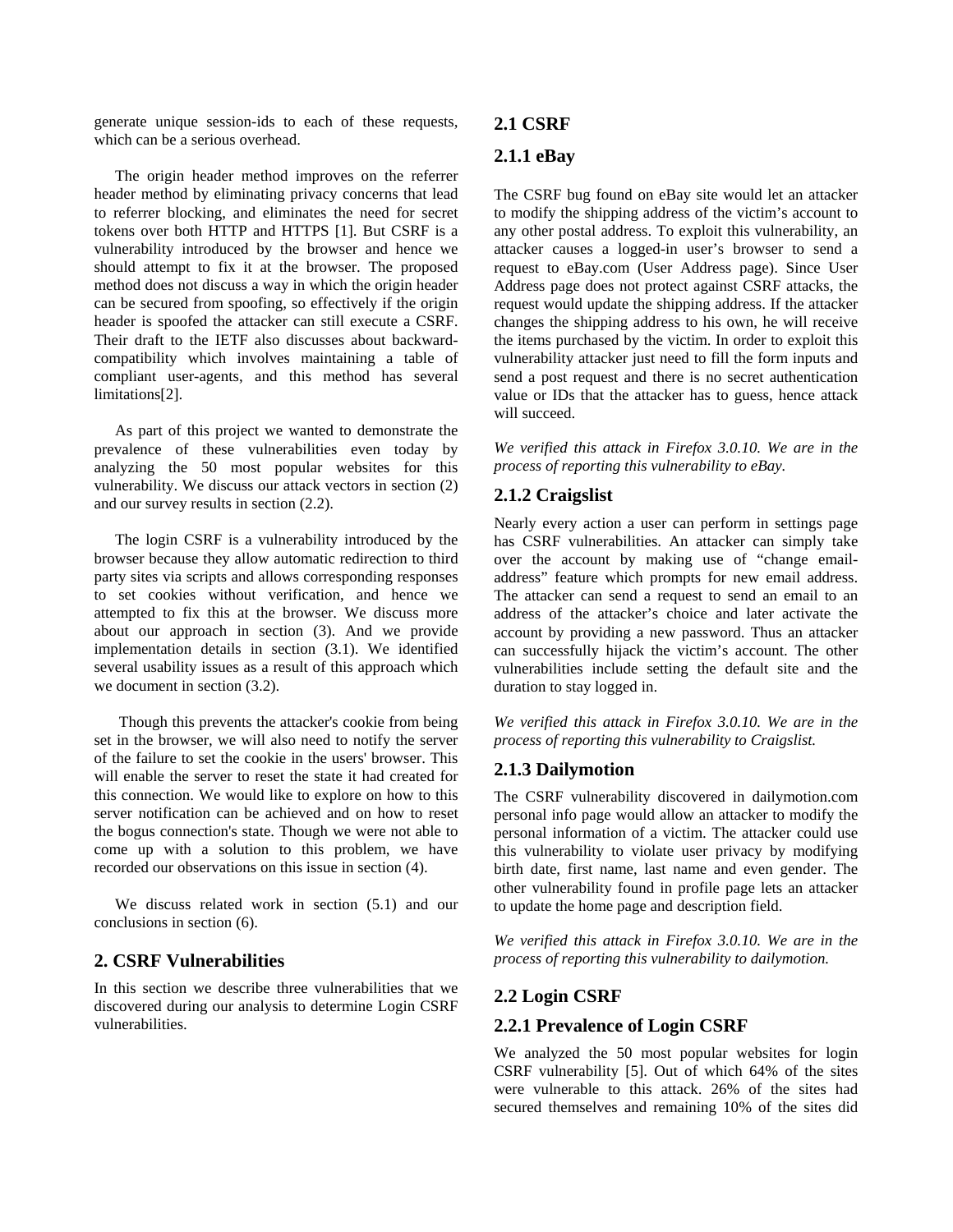not have a login page. Out of the 32 sites that were vulnerable, we found that 25 of them do not check for a session cookie on logout request. Hence this can be subject to a timing based attack, in which attacker can logout the user and log the victim with the attacker's credentials. We also identified cases where the sites attempt to fix login CSRF but does it incorrectly. Many of the sites had either login CSRF vulnerabilities or a history of vulnerabilities. The fact that so many sites are vulnerable to login CSRF attacks shows that many web administrators are unaware about the risk of login CSRF vulnerabilities.



Figure 1. Survey on Top 50 sites for Login CSRF Vulnerability

### **2.2.2 Case Study: Amazon**

Amazon lets its user to add their credit card details to the account. A web attacker can use login CSRF to mount the following attack.

- 1. The victim visits a malicious web site.
- 2. The attacker silently logs the victim into his account.
- 3. To fund the purchase, the victim may add a credit card to the account, but the details have actually been added to the attacker's Amazon account.

<form id="menubar\_login" name="menubar\_login" action="https://www.amazon.com/gp/flex/sign-in/helpselect.html/ref=ya\_sign\_in\_" method="post">

<input type="hidden" value="1" name="useRedirectOnSuccess"/>

<input type="hidden" value="/gp/css/homepage.html" name="path"/>

<input type="hidden" value="sign-in" name="action"/>

<input type="hidden" value="https" name="protocol"/>

<input type="text" value="tgkarthik@XYZ.com" name="email"/>

<input type="password" name="password" value="XXXXXX"/>

<input type="hidden" value="Firefox 3.0.8 Windows" name="metadata1"/>

<input type="hidden" value="timezone: 6 execution time: 14" name="metadata3"/>

<input type="hidden" value="0" name="x"/>

<input type="hidden" value="0" name="y"/>

### **2.2.3 Case Study: ask.com**

Many search engines provide search history feature where user can keep track of his/her search queries. Search queries contain sensitive details about the user's activities and interest [6] and could be used by an attacker to steal user's identity or to spy on the user. This can be done by logging the user into the search engine as the attacker and the search strings are stored in the attacker's search history, and the attacker can retrieve the queries by logging into his or her own account. In Ask.com once if the user logs in, the user's nick name is displayed in all subsequent pages instead of the userid. This feature can be used by the attacker to trick the user by displaying keywords such as "Guest", "Ask".

<form id="menubar\_login" name="menubar\_login" action="http://mystuff.ask.com/service/api/login" method="post">

<input type="hidden"

alue="4QrcOUm6Wau+VuBX8g+IPg==" name="crep"/>

<input type="hidden" value="" name="random"/>

<input type="hidden" value="" name="prod"/>

<input type="hidden"

value="ask.nav.SigninDialogController.signInCallback" name="fn"/> <input id="password" type="password" style="width: 95%;" autocomplete="off" maxlength="32" value="xxxxxxxxx" name="password"/>

<input id="email" type="text" style="width: 95%;" maxlength="64" value="admin.webhistory@XYZ.com" name="email"/><input type="hidden" value="1" name="permchk"/></form>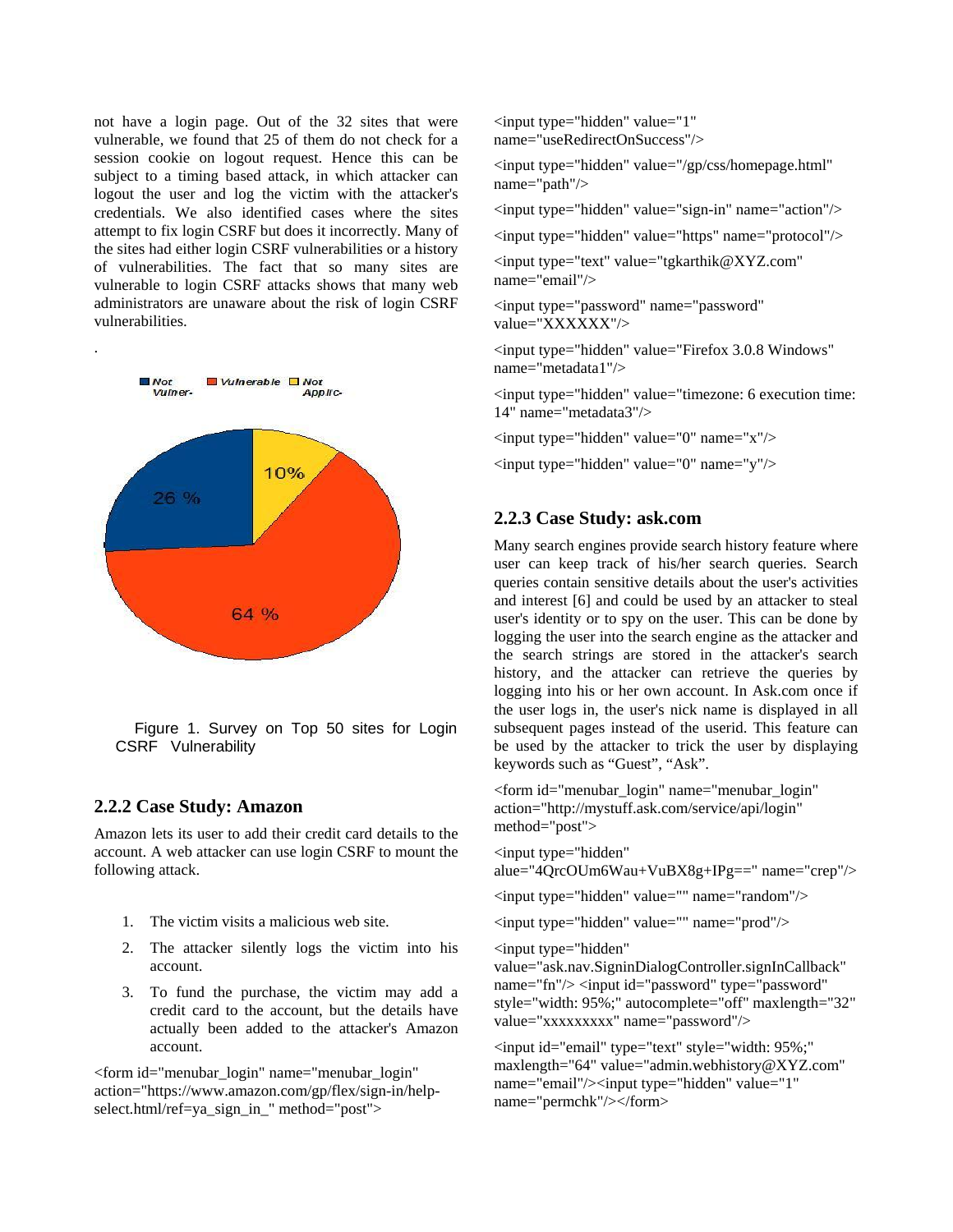| Cookie Sent                       | Value                                                                              | Path | Domain           | Expires                          |
|-----------------------------------|------------------------------------------------------------------------------------|------|------------------|----------------------------------|
| datr                              | 1240971623-d90d666e19d0cf04004d9a321a165d54e8b6b3a9b0e96eabe859e                   |      | .facebook.com    | Thursday, April 28, 2011 9:23:06 |
| ABT                               | b0ad8a8df29cc7bafdf91e67c86d58561st0%3A1241576423%3AA                              |      | .facebook.com    | Tuesday, May 05, 2009 9:23:06 I  |
| test_cookie                       |                                                                                    |      | .facebook.com    | End Of Session                   |
| login                             | $\triangle$ Static login                                                           |      | facebook.com     | End Of Session                   |
| $5$ <sub>C</sub> C                | true                                                                               |      | facebook.com     | <b>End Of Session</b>            |
| s_vsn_facebookpoc_1 8706546923438 | cookie                                                                             |      | facebook.com     | Sunday, April 28, 2019 9:20:24 P |
| $-$                               | facebooks-be-0/300/3536-1-10/353014/-1-----0/3526-1-40/353010/3536-1-10/35306----- |      | fanals and same. | $radO4$ $C$ $rad$                |
| Cookie Received                   | Value                                                                              | Path | Domain           | Expires                          |
| datr                              | 1240971623-d90d666e19d0cf04004d9a321a165d54e8b6b3a9b0e96eabe859e                   |      | .facebook.com    | Fri, 29-Apr-2011 02:24:01 GMT    |
| test_cookie                       |                                                                                    |      | facebook.com     | <b>End Of Session</b>            |
| login                             | ٠                                                                                  |      | .facebook.com    | <b>End Of Session</b>            |
| login_x                           | a%3A2%3A%7Bs%3A5%3A%22email%22%3Bs%3A19%3A%22tgkarthik%40gmail.com                 |      | .facebook.com    | Sat, 22-Aug-2009 20:10:41 GMT    |
| XS                                | f98b0105ed7ebd38d5a35082bbd0dc0c                                                   |      | .facebook.com    | <b>End Of Session</b>            |
| c_user                            | 501930617                                                                          |      | facebook.com     | <b>End Of Session</b>            |
| and the asks                      | المسقمة سالب                                                                       |      | fanals and same  | T., 30 A., 3000 03.34.00 CM3     |

Figure 2. Facebook Cookie snapshot

# **2.2.4 Case Study: Facebook**

Facebook is an exception where the site attempt to fix login CSRF but does it incorrectly. In Figure 2, you can observe that the "login" cookie thats used has a static value. Facebook's login form, however, requires cookie to be sent thats set when user visits login page along with the login request. This approach is inefficient has an attacker can place code to render facebook.com and then issue cross site request.

## **3. Our Approach**

In our approach we would like to block the cookie being set by the target website, whenever a illegitimate login is attempted. This is done by checking if the top level domain of the frame to which the illegitimate login response is directed to, does not have the same domain as the cookie being set. This will prevent the attacker from logging-in into the target site using the victim's browser via cross-domain request. The only way the user can log into a particular website is by visiting a legitimate login form of the website. In a sense we are trying to extend the SOP with regard to login cookies to a page and not individual pages contained in it.

Traditionally the notion on SOP has been confined to that of a frame. We attempt to extend this principle to the entire window (i.e. all the frames the window is comprised of) as shown in figure [ ] with respect to cookies . Also criteria to determine same-origin has been restricted to domain-names instead of domain, protocol and port. This way a response to a cross-domain login request will not be able to set the cookie on the browser on behalf of some other domain.

## **3.1 Implementation**

We implemented the above approach as an add-on to Firefox. This add-on constantly monitors cookie activity in the browser. It first calculates the top-level domain of the page (eg: uic.edu) to which the response is directed. Then the add-on examines the host/domain attribute in the cookie being set, and calculates the top-level-domain of the cookie (eg: google.com). If there is a mismatch in these calculated attributes then the response is not allowed to set the cookie. It should be noted that is such cases the page is rendered though the cookie it attempted to set was rejected by the plugin. Our initial tests with this implementation show that we are able to avert login CSRF attacks with this approach. But as we see in the next section it is done at the cost of the user's web experience.

## **3.2 Impact on user's web experience**

Since the current implementation blocks cross-domain cookies in all scenarios, there is a significant impact to the users' web experience. Our testing revealed that mashups that puts together applications that require cookies failed to work. And with the plugin installed, users cannot create their own html pages that put together multiple frames rendering URLs from different domains. Also websites that have multiple frames rendering crossdomain content might not work, if it very reliant on the information that is being contained in the cookies.

## **4. Server side notification**

In our proposed solution, it is important to notify the server that the cookie is not set. This should be done so that the server can destroy the corresponding session. This is crucial because it can be a potential vector to carry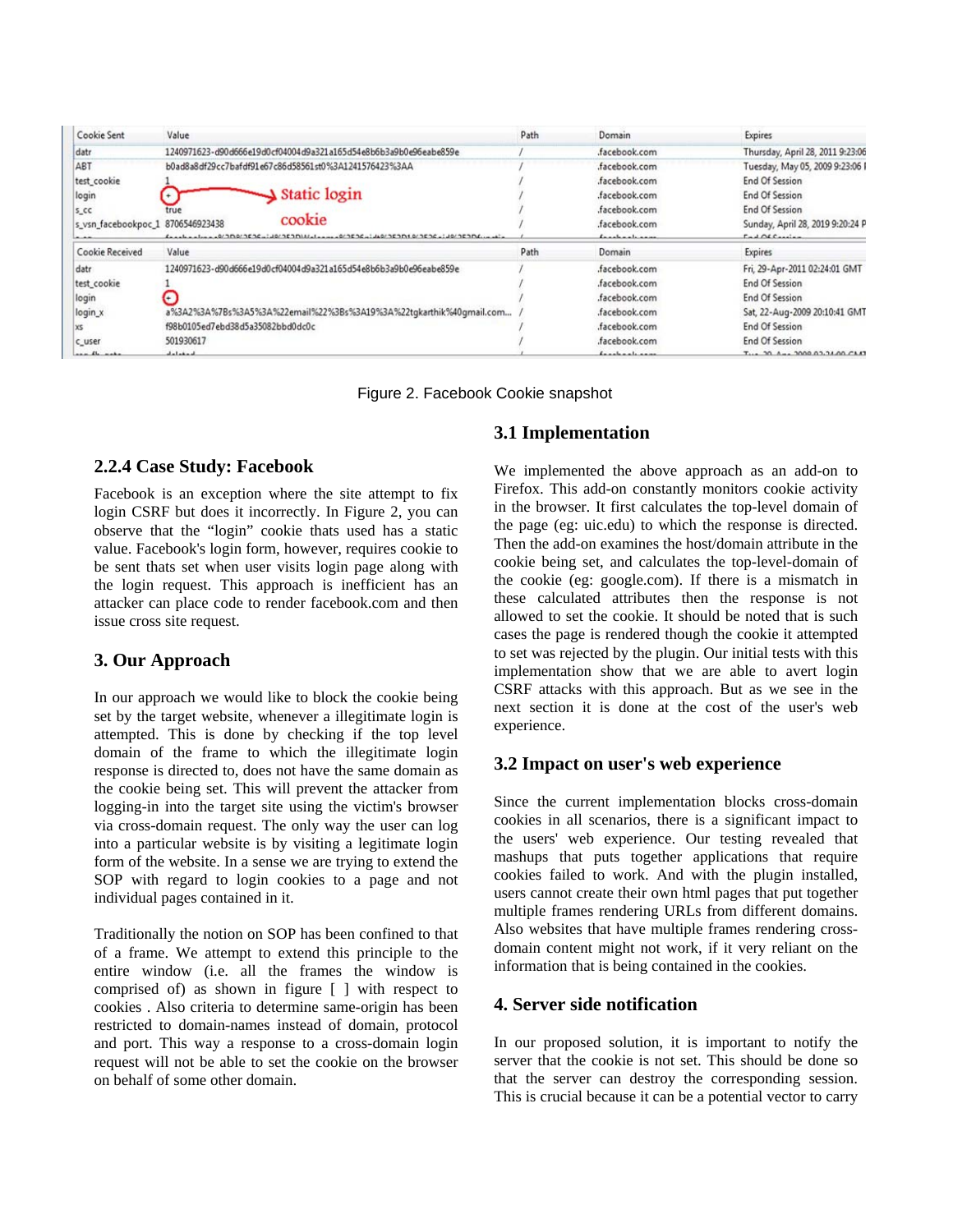

Figure 3. Window showing the proposed SOP

out denial of service attack. The common attack scenario taking advantage of asymmetry being, the attacker effortlessly sends out Login CSRF request continually to the same server but the server has to allocate new session for each request.

An analysis of the existing solution for handling this scenario revealed that solutions are more a server side solution. Random deletion and timeout at server are the more prominent solution in practice. In Random deletion, the server deletes the sessions randomly when it reaches the maximum number of connections. Alternatively the server times out the session at server by tracking inactivity i.e. a garbage collector to server to delete inactive sessions.

It was found that the top websites handled this issue by running a script at the client that checks for cookie deletion periodically. And if it identifies that the cookie is deleted it will redirect to a login page.

To sum it, it is difficult to identify an ideal value for timeout. Also notifying the server which session got invalidated is a hard problem. We suggest a collaborative solution where the browser will notify the server with details of the session it invalidates.

## **5. Future Work**

Our current implementation simply blocks cross-domain cookies without validating if it was intended for a login form. This affects the current web experience of the user